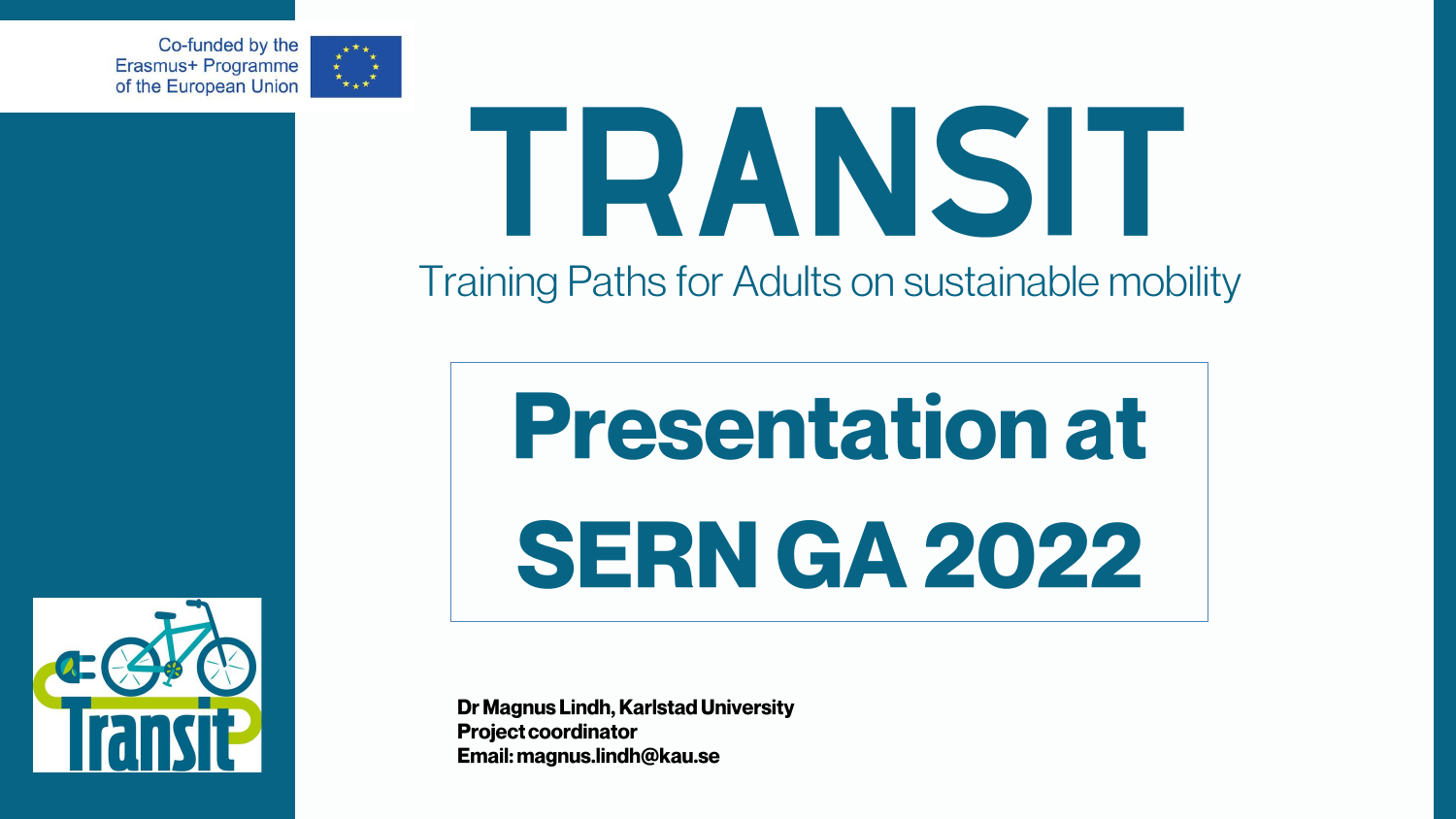### A 3-year Erasmus+ project, seven partners

The project aims at raising awareness, while stimulating behavioural change, about sustainable mobility through the development of informal training paths for workers, families, and young adults





- University of Karlstad (Sweden) Lead partner
	-
- Abegondo Municipality (Spain)
- **Ecocity NGO (Greece)**
- Unione Pedementona Parmense (Italy)
	-
- Karlstad Municipality (Sweden)

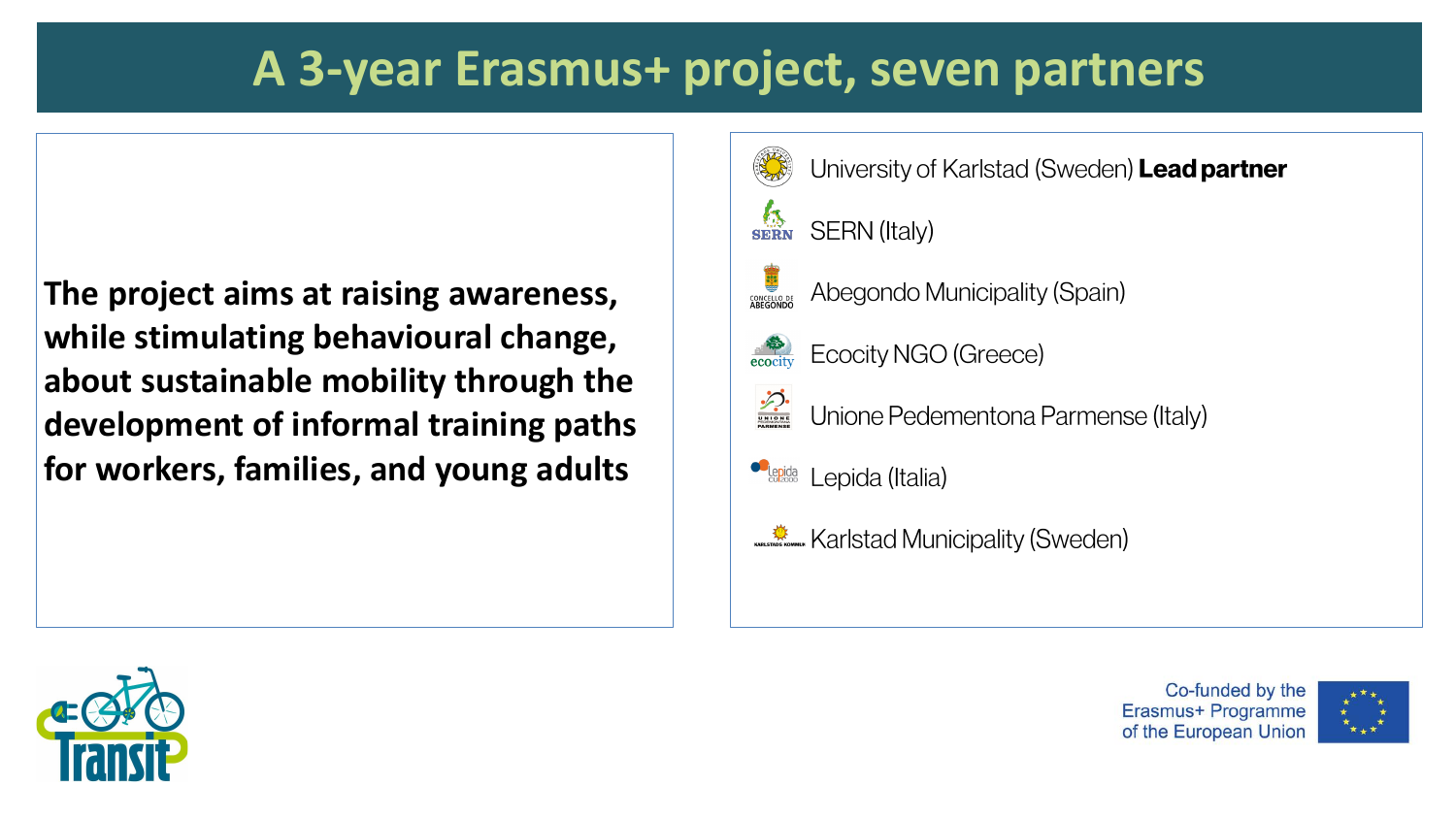**Inspired by:** Sustainable Development Goals (Goal 13 - on climate action to combat climate change by acting on local mobility). And, the EU Strategy for Sustainable and Smart Mobility, as well as the Urban Agenda - Urban Mobility.

We need to raise awareness among adult learners, about the importance of using more sustainable means of transportations by enabling behavioral and mindset changes of inhabitants towards the use of sustainable means of transport, like bike, in their ordinary daily activities.

The common disadvantage of the TRANSIT Partners is that although they have accessible bicycle infrastructure they are not fully utilized by local citizens. This results in a waste of public money.



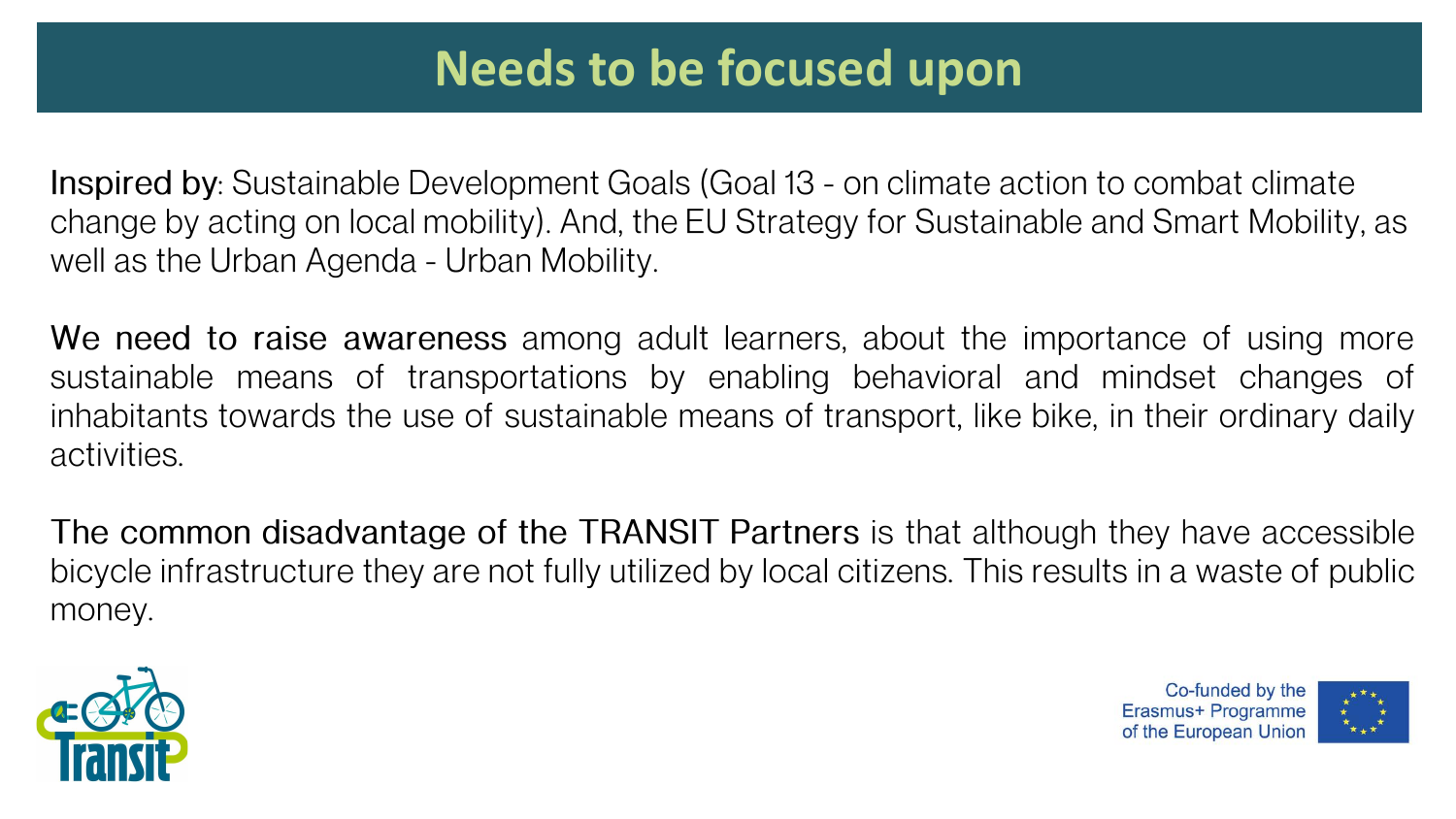## **Specific objectives**

To develop innovative learning methods and tools through which local civil servants and decision makers can bring about a change in the attitudes of citizens, particularly workers, families, and young adults regarding the topic of sustainable mobility.

To create informal learning opportunities among workers, families, and young adults to increase knowledge of environmental challenges, particularly the mobility challenge, and related locally applicable solutions.





To promote behavioral change among workers, families, and young adults by raising awareness and engaging them in positive action regarding sustainable mobility.

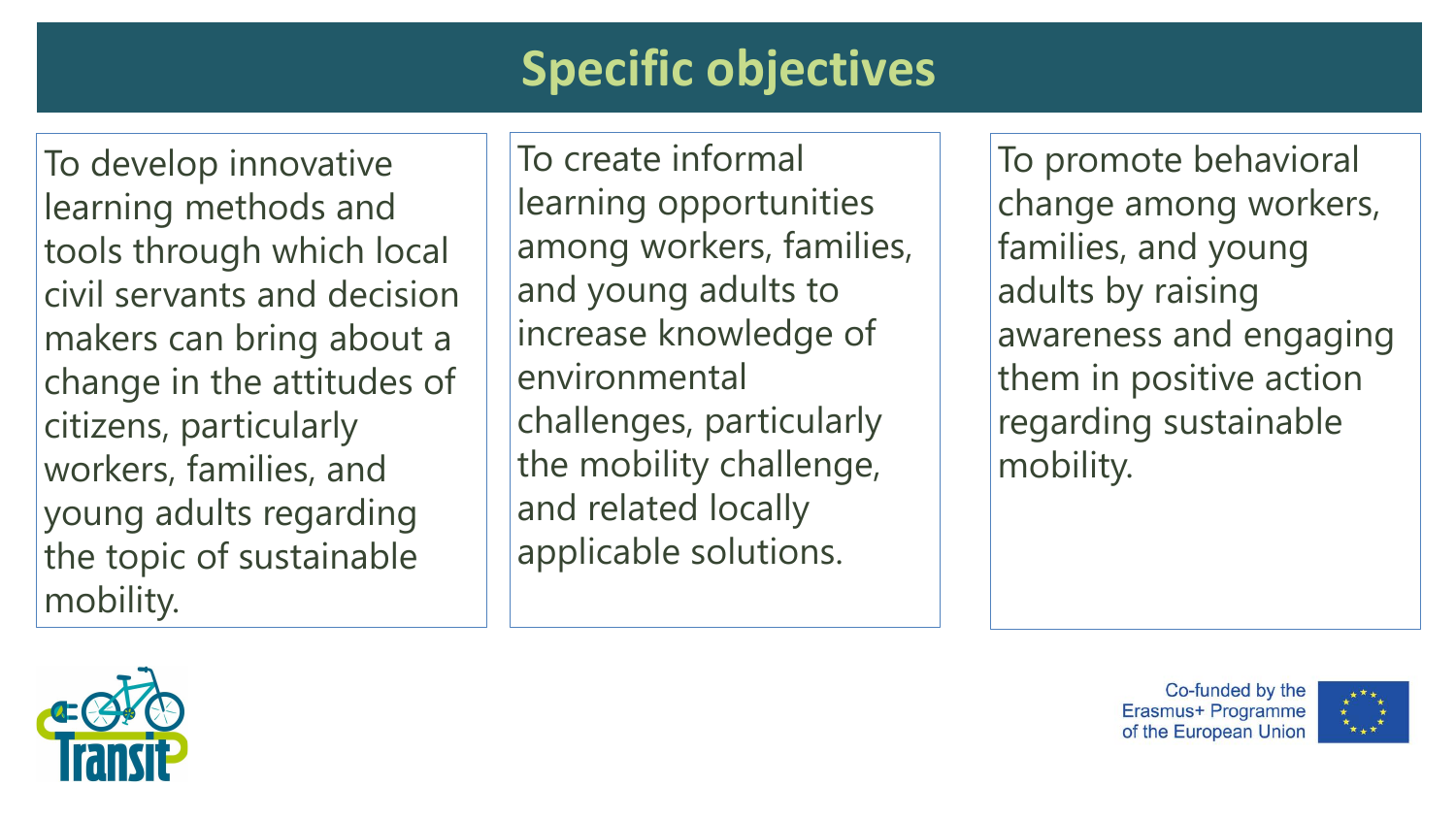### **Expected Outputs**

IDENTIFICATION OF THE LEARNING NEEDS AND COUNTRY PROFILE – a state of art analysis, data collected via a dedicated survey, a collection of best practices

### Output 1 Output 2 Output 3

TWO E-LEARNING MODULES – building upon informal learning strategies and best practices.





A DIGITAL TOOLBOX - to guide public officials, decision-makers, and local associations in educating citizens about sustainable mobility.

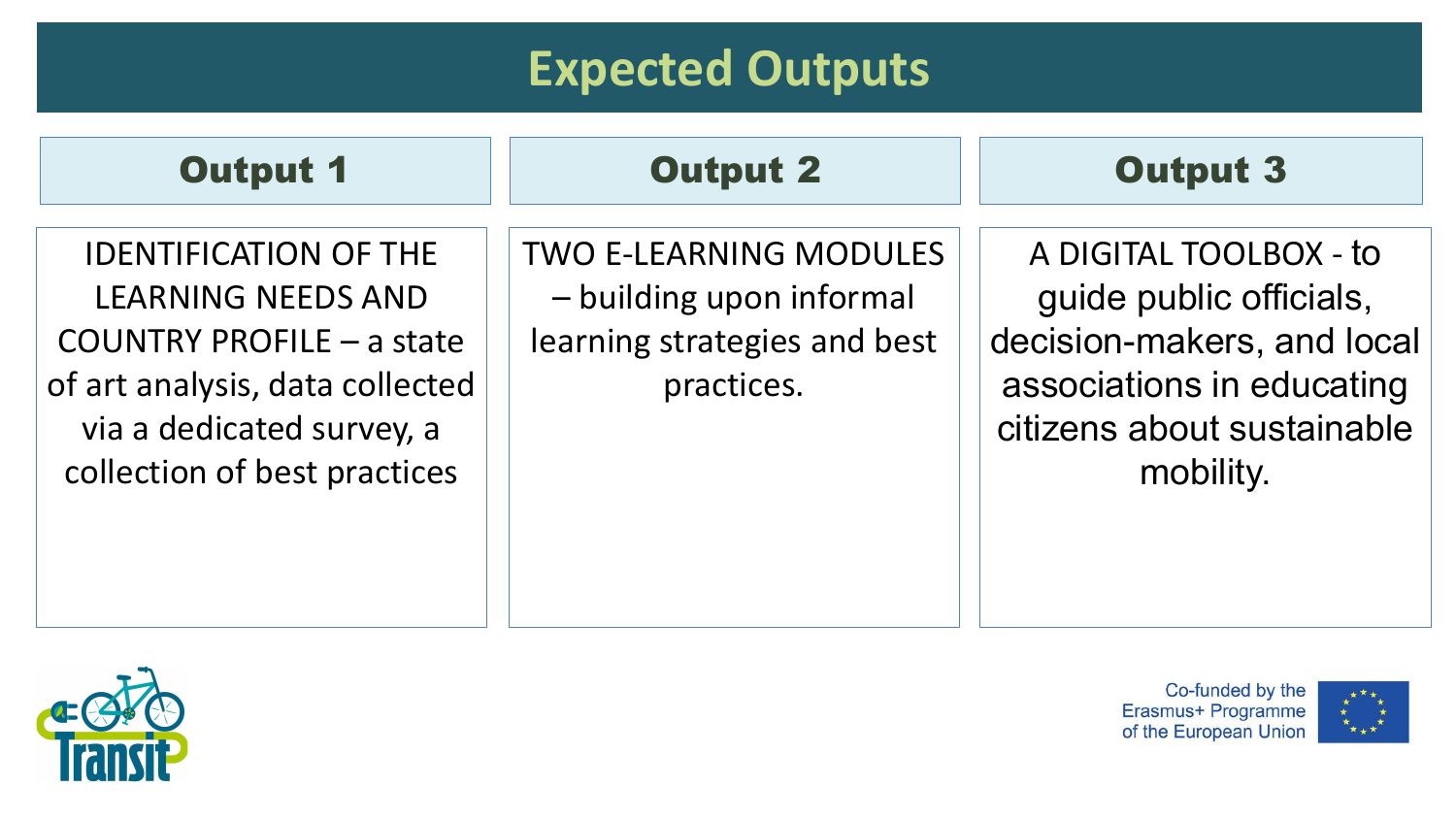### Some issues that have affected the implementation

Late start: The project was put on the reserve list and was granted three month in the project time frame.

**Change of partners:** We needed to change the coordinator and find a new partner

Covid constraints: All meeting to be digital until April 2022.

Still partners have done a very good job! And we will be able to deliver!!



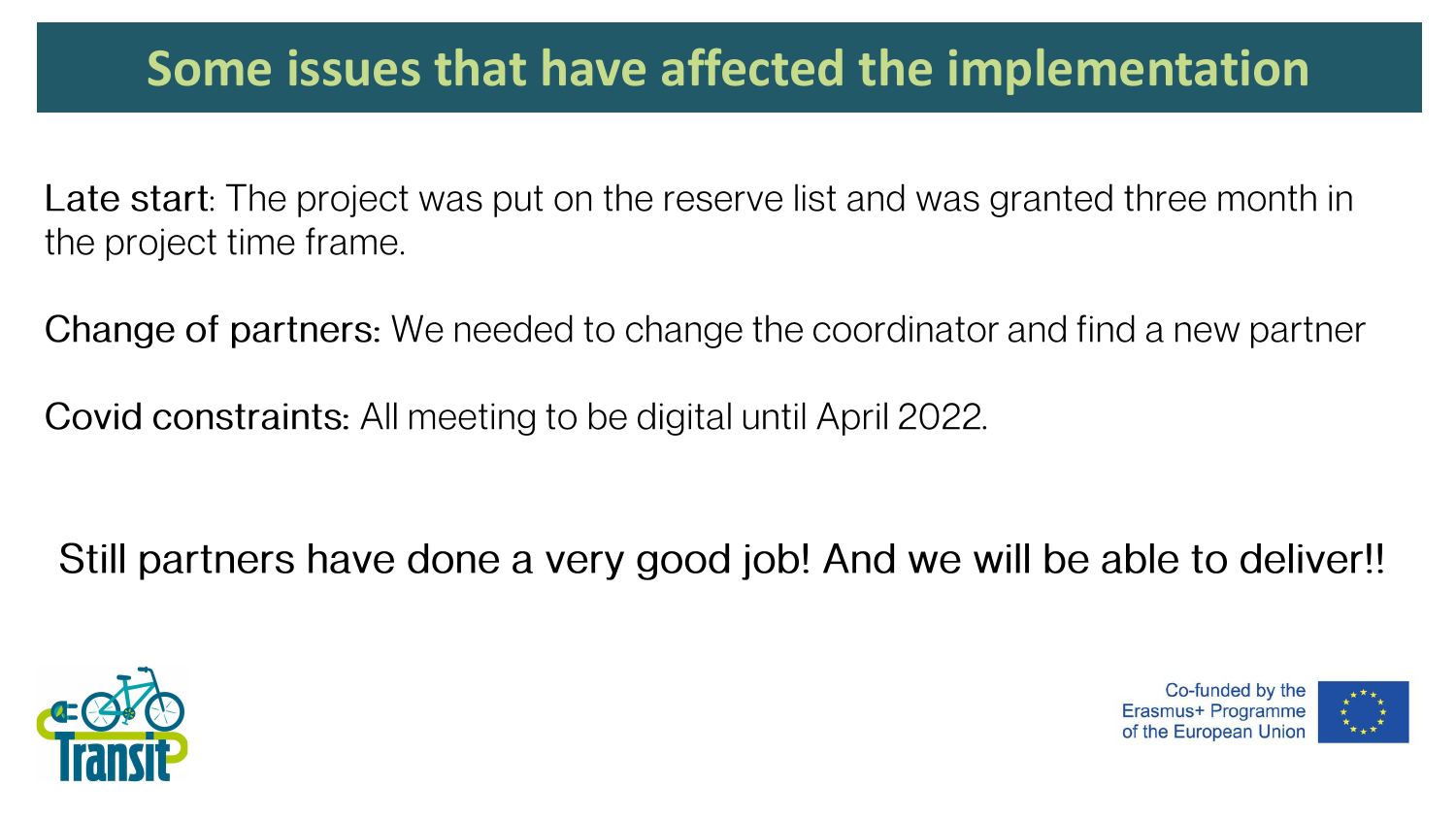**Intellectual output 1 is about to be finalized**: We now know a lot of each partner and will collect and structure our knowledge in a way the it will support the development of output 2 and 3.

The differentiated partner profiles are a strength in the project.

But all have some common needs.





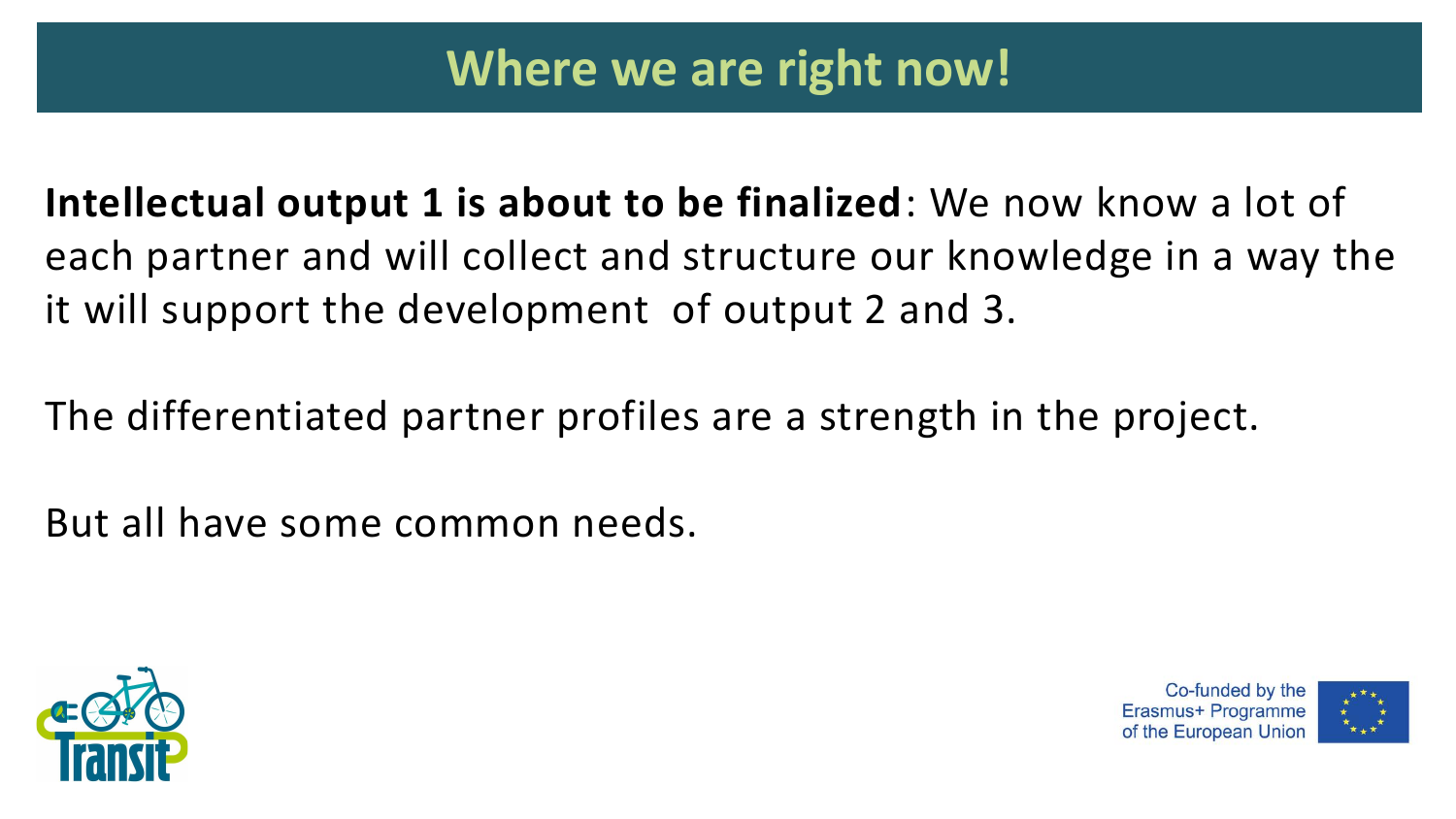- The need to develop green and sustainable mobility plans
- The need to capture travel experience of the residents
- The need to convince stakeholders and beneficiaries to participate
- The need to find relevant ways to use the collected data in the project
- The need to motivate people towards sustainability
- The need of effective communication of the mobility initiatives